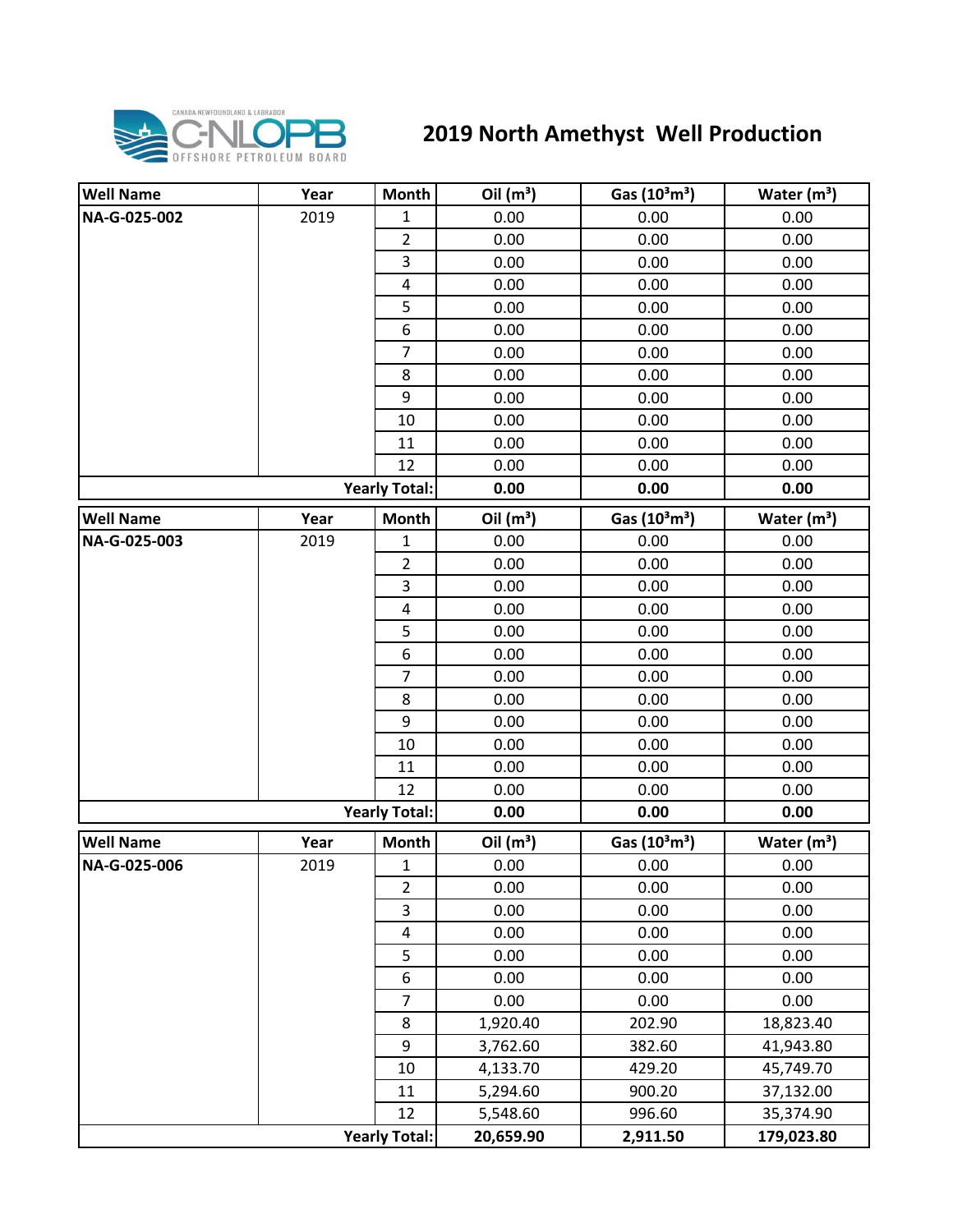| <b>Well Name</b>     | Year | <b>Month</b> | Oil $(m^3)$ | Gas $(10^3 \text{m}^3)$ | Water $(m^3)$ |
|----------------------|------|--------------|-------------|-------------------------|---------------|
| NA-G-025-007         | 2019 | 1            | 0.00        | 0.00                    | 0.00          |
|                      |      | 2            | 0.00        | 0.00                    | 0.00          |
|                      |      | 3            | 0.00        | 0.00                    | 0.00          |
|                      |      | 4            | 0.00        | 0.00                    | 0.00          |
|                      |      | 5            | 0.00        | 0.00                    | 0.00          |
|                      |      | 6            | 0.00        | 0.00                    | 0.00          |
|                      |      | 7            | 0.00        | 0.00                    | 0.00          |
|                      |      | 8            | 1,978.00    | 207.90                  | 19,527.30     |
|                      |      | 9            | 3,348.20    | 341.40                  | 29,743.50     |
|                      |      | 10           | 5,001.00    | 515.20                  | 44,986.00     |
|                      |      | 11           | 6,966.80    | 754.80                  | 46,342.10     |
|                      |      | 12           | 7,155.30    | 777.30                  | 41,400.50     |
| <b>Yearly Total:</b> |      |              | 24,449.30   | 2,596.60                | 181,999.40    |

| <b>Well Name</b>     | Year | Month | Oil $(m^3)$ | Gas $(10^3 \text{m}^3)$ | Water $(m^3)$ |
|----------------------|------|-------|-------------|-------------------------|---------------|
| NA-G-025-009         | 2019 | 1     | 0.00        | 0.00                    | 0.00          |
|                      |      | 2     | 0.00        | 0.00                    | 0.00          |
|                      |      | 3     | 0.00        | 0.00                    | 0.00          |
|                      |      | 4     | 0.00        | 0.00                    | 0.00          |
|                      |      | 5     | 0.00        | 0.00                    | 0.00          |
|                      |      | 6     | 0.00        | 0.00                    | 0.00          |
|                      |      | 7     | 0.00        | 0.00                    | 0.00          |
|                      |      | 8     | 1,102.20    | 118.60                  | 12,795.60     |
|                      |      | 9     | 1,462.80    | 150.40                  | 14,294.10     |
|                      |      | 10    | 3,443.20    | 357.80                  | 22,143.20     |
|                      |      | 11    | 5,087.20    | 555.90                  | 20,609.90     |
|                      |      | 12    | 6,440.10    | 688.40                  | 28,327.20     |
| <b>Yearly Total:</b> |      |       | 17,535.50   | 1,871.10                | 98,170.00     |

| <b>Well Name</b>     | Year | <b>Month</b>   | Oil $(m^3)$ | Gas $(10^3 \text{m}^3)$ | Water $(m^3)$ |
|----------------------|------|----------------|-------------|-------------------------|---------------|
| NA-E-018-012-Y       | 2019 |                | 480.10      | 147.60                  | 247.90        |
|                      |      | $\overline{2}$ | 6,798.00    | 3,756.70                | 7,828.30      |
|                      |      | 3              | 6,974.30    | 4,097.90                | 7,775.30      |
|                      |      | 4              | 4,084.60    | 2,426.20                | 5,083.80      |
|                      |      | 5              | 6,853.90    | 4,160.30                | 6,615.20      |
|                      |      | 6              | 5,581.90    | 3,855.00                | 3,680.60      |
|                      |      | 7              | 4,951.20    | 4,513.40                | 4,970.10      |
|                      |      | 8              | 4,492.70    | 4,829.80                | 5,396.60      |
|                      |      | 9              | 3,151.60    | 3,609.50                | 5,398.60      |
|                      |      | 10             | 3,629.30    | 4,265.40                | 6,188.90      |
|                      |      | 11             | 5,418.10    | 4,233.40                | 6,373.50      |
|                      |      | 12             | 5,236.10    | 3,906.60                | 5,896.70      |
| <b>Yearly Total:</b> |      |                | 57,651.80   | 43,801.80               | 65,455.50     |